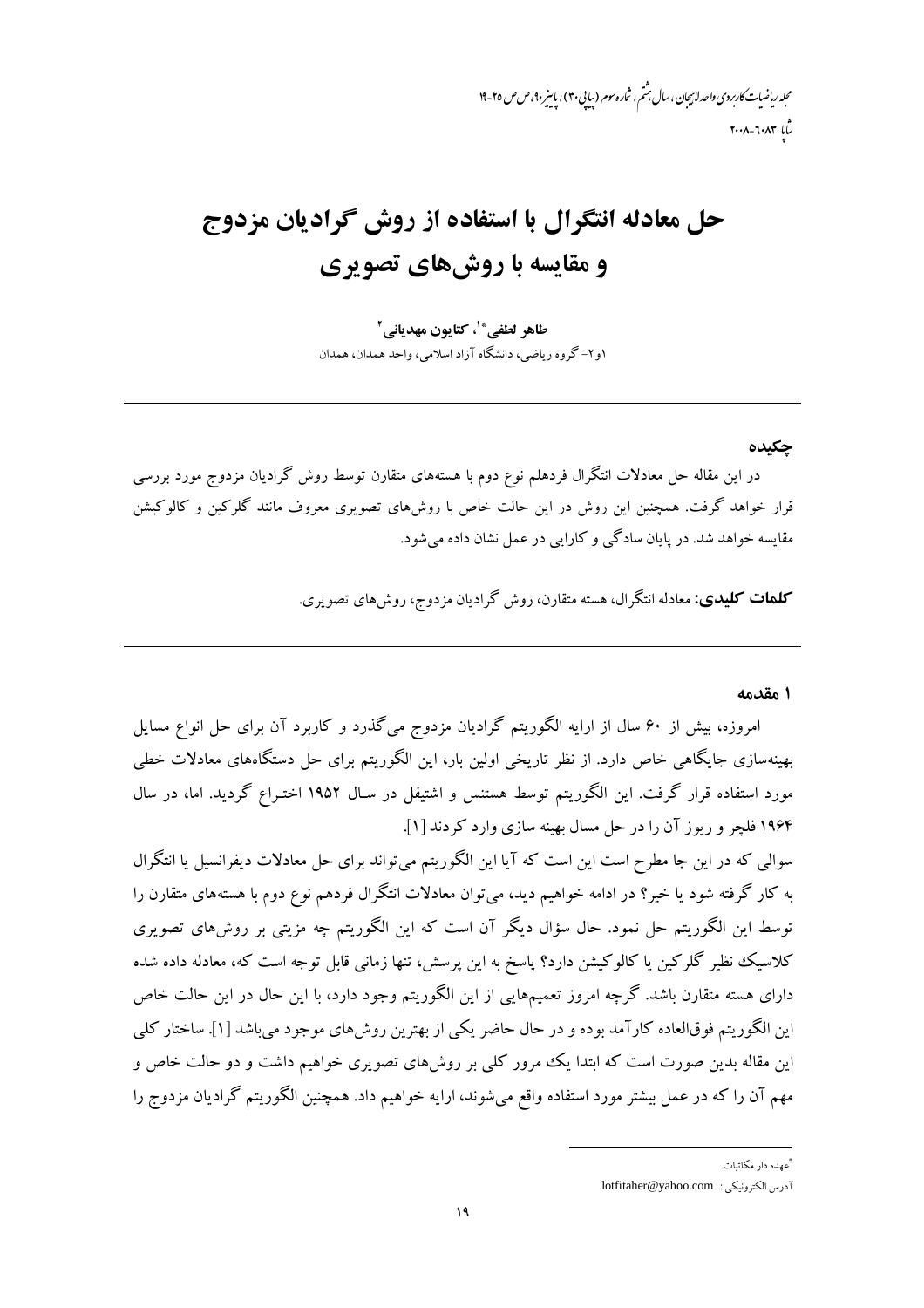# <sup>لط</sup>غی *و مهدی*انی، <sup>ص</sup>ل معادله انمتمرال بااستاده از روش کرادیان مزدوج و مقاسه باروش **پ**ی تصویری

برای حل معادله انتگرال فردهلم نوع دوم با هسته متقارن ارایه میدهیم. با مثالی شیوه محاسبات با این روش۵ا را روشن میسازیم، که برای مقایسه با روش گرادیان مزدوج بسیار مفید خواهد بود.

7 روشهای تصويزی  
برای ط تقریبی معادله انتگرال  
(1) 
$$
\lambda x(t) - \int_D K(t,s) x(s) ds = y(t), \qquad t \in D
$$

یک خانواده با بعد متناهی از توابع را انتخاب میکنیم و  $\tilde{\mathfrak{X}}(S)$  بسط آنها را به عنـوان تقریبـی از جـواب  $\mathfrak{X}(S)$  بـه  $\tilde{\mathfrak{X}}(S)$  دست می $\bar{\mathfrak{f}}$ وریم. این جواب باید به طور تقریبی در معادله (۱) صدق کند. راههای مختلفـی وجـود دارد کـه می تواند به عنوان تقریبی از جواب بر آورد شود، که این راهها منجر به روشهای متفاوتی می شـوند، از قبیـل روش کالوکیشن و گلرکین. هنگامی که ایـن روش هـا بـا اسـتفاده از آنـالیز تـابعی در یـک شـکل خلاصـه فرمـولıبنـدی میشوند، استفاده از عملگرهای تصویری ضروری است. از ایـن روشهـا اغلـب بـا نـام روشهـای تصـویری یـاد می شو د [ ۱، ۲ و ۳].

و فرض میشود که عملگر X، از فضای باناخ X به X فشرده باشد. در عمل یک دنباله از زیر فضای با بعد  
متنامی 
$$
X_n \subset X
$$
 را که ۱ ≥ ۱ و بعد،  $d_n \circ X_n$  مصیاشد انتخاب مسی کنیم.  $X_n \cup X_n \subset X$  مسورت  
متنامی  $A_n \subset X$  راکه ۱ ≦ ۱ و بعد، ۶ $X_n \in X_n$  مستیم که می تواند به صورت زیر نوشته شود:  
 $x_n(t) = \sum_{j=1}^d c_j \varphi_j(t)$ ,  $t \in D$  (۳)

لذا لازم است که ضرایب 
$$
\set{c, ..., c_d}
$$
 تعیین شوند. با توجه به تقریبی بودن این جواب، میتوان شکل باقیمانده  
در تقریب را هنگامی که  $x_n \approx x$  به صورت زیر معرفی نمود:

$$
r_n(t) = \lambda x_n(t) - \int_D K(t, s) x_n(s) ds - y(t)
$$
  
= 
$$
\sum_{j=1}^d c_j \left\{ \lambda \varphi_j(t) - \int_D K(t, s) \varphi_j(s) ds \right\} - y(t), \qquad t \in D.
$$
 (9)

يا به طور نمادين: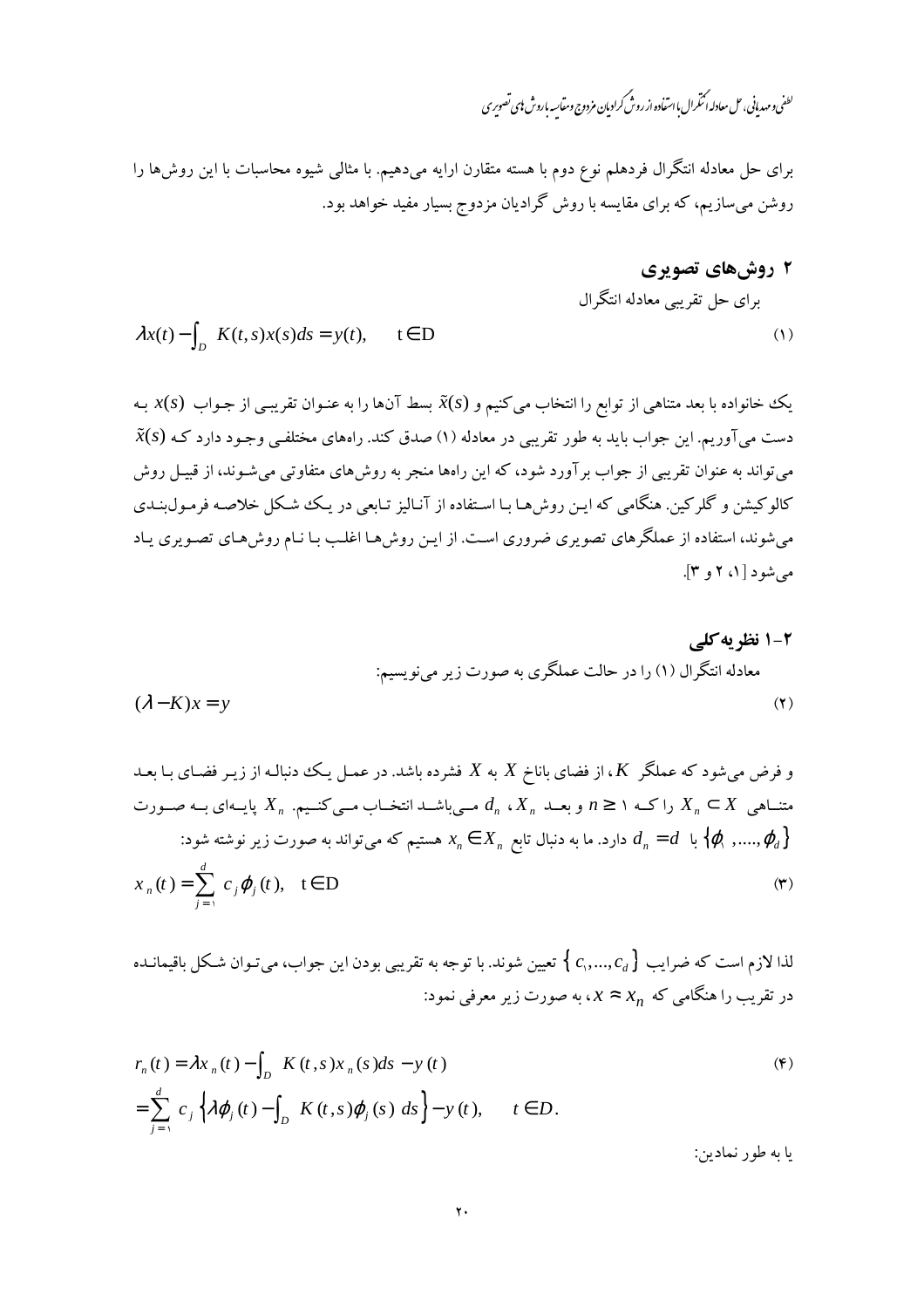مجله رياضيات كاربردي واحد لاسچان ۳۰ (۱۳۹۰) ۲۵-۱۹

$$
r_n = (\lambda - K)x_n - y.
$$

ضرایب 
$$
\left\{c_1,...,c_d\right\}
$$
ب باین انتظار که  $x_n$  جواب تقریبی خوبی برای  $x$  باشد و لذا باقیمانده تقریباً باید صفر باشده توریباً

۲–۱–۱ **روش کالوکیشن**  
مبنای روش کالو کیشن انتخاب نقاط مجزای 
$$
t
$$
 ,...,  $t$ ه ی باشد به طوری که

$$
r_n(t_i) = \cdot, \qquad i = 1, \dots, d_n \tag{2}
$$

و لذا این منجر میشود به تعیین ضرایب
$$
\set{c,,...,c_d}
$$
، که با حل دستگاه معادلات خطی زیر به دست می آید

$$
\sum_{j=1}^{d} c_j \left\{ \lambda \varphi_j(t_i) - \int_D K(t_i, s) \varphi_j(s) ds \right\} = y(t_i), \qquad i = 1, ..., d_n.
$$
\n(9)

۲–۱–۲ روش گلرکین  
با فرض اینکه X یک فضای هیلبرت و (۰,۰) نماد ضرب داخلی روی X باشده و با در نظر گرفتن  
{
$$
\varphi = \{\varphi_1, ..., \varphi_d\}
$$
تیز امادهای از توابع مستقل خطی متعامده لازم است که 7<sub>n</sub> در شرط زیر صدق  
کند:

$$
(r_n, \varphi_i) = \cdot \ , \ i = \ \lambda, \dots, d_n. \tag{V}
$$

با به کار بردن (۴) و (۷) برای یافتن  $x_n$  دستگاه خطی زیر حاصل میگردد.

$$
\sum_{j=1}^{d} c_j \left\{ \lambda(\varphi_j, \varphi_i) - (K \varphi_j, \varphi_i) \right\} = (y, \varphi_i), \quad i = 1, ..., d_n.
$$
 (A)

### ۳ روش گرادیان مزدوج

همان طور که در بخش مقدمه گفته شد، ایـن روش بـرای حـل دسـتگاه  $A \star = y$  در صـورتی $A$  یـک ماتریس متقارن معین مثبت باشد، اولین بار توسط هستنس و اشتیفل مورد استفاده قرار گرفت [۷–۴]. در ایــن روش حدس اولیه <sub>.</sub> x برای جواب  $x^*=A^{-1}$  مورد استفاده قرار میگیرد. برای حل معادله انتگرال

$$
x(t) - \int_D K(t,s)x(s) \, ds = y(t) \qquad t \in D.
$$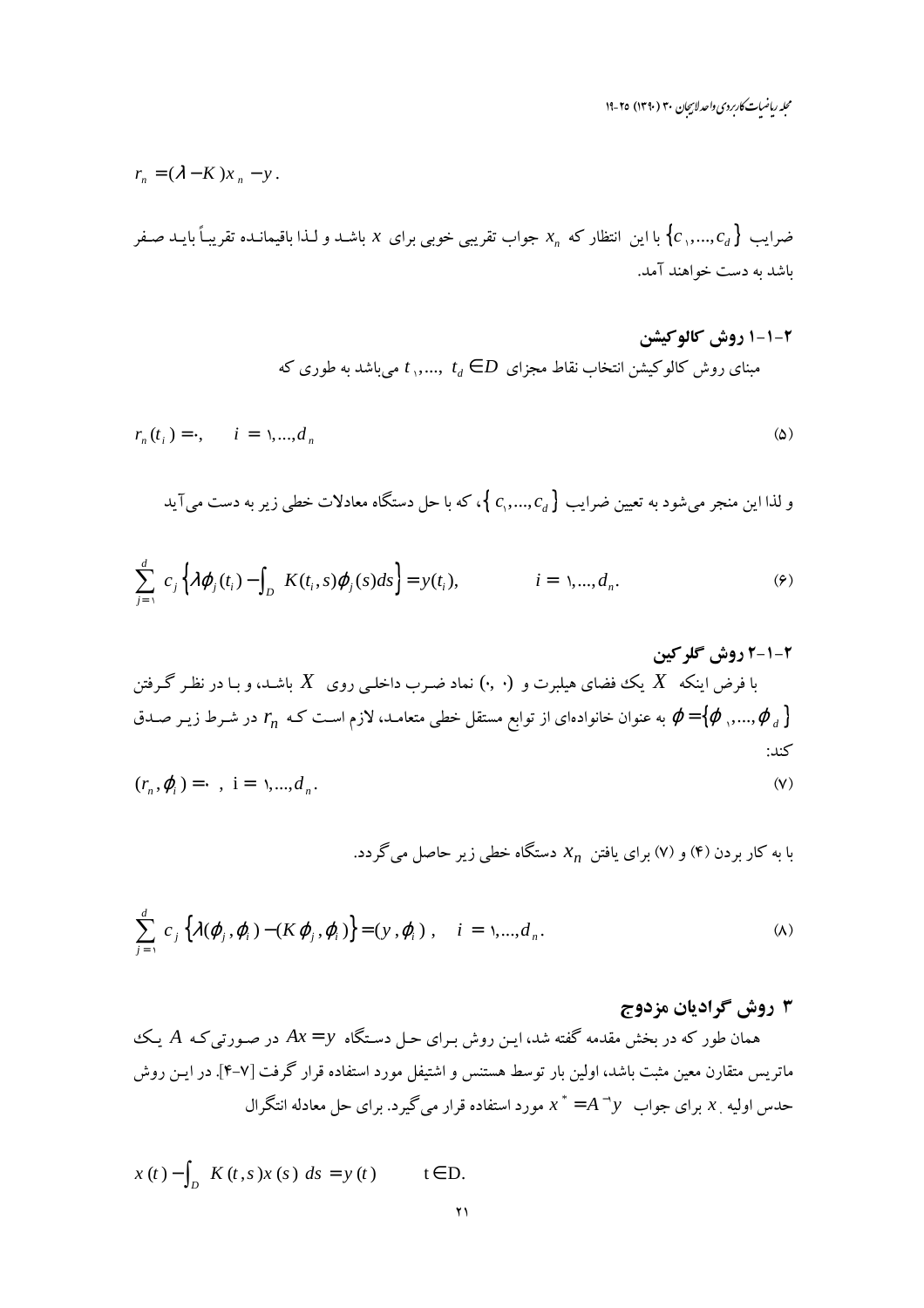$$
K(t,s) = K(s,t) \quad t,s \in D.
$$

که  $A=I-K$  و  $A$  یک عملگر معین مثبت است. دستگاه  $A$ ت $X=y$  را با استفاده از روش گرادیان مزدوج حل می کنیم. ساختار الگوریتم این روش به صورت زیر میباشد: با استفاده از حدس اولیه  $x$  میتوان نوشت

$$
r = y - Ax, \, , \, s = r
$$

برای ۰ 
$$
k \geq k
$$
 تعریف می کنیم

$$
\alpha_{k} = \frac{\|r_{k}\|^{r}}{(As_{k}, s_{k})}, x_{k+1} = x_{k} + \alpha_{k} s_{k}
$$
\n
$$
r_{k+1} = y - Ax_{k+1}, s_{k+1} = r_{k+1} + \beta_{k} s_{k}
$$
\n
$$
\beta_{k} = \frac{\|r_{k+1}\|^{r}}{\|r_{k}\|^{r}}
$$
\n
$$
x_{k} = x^{*} \text{ where } r_{k} = \alpha_{k} \text{ and } s \text{ is the same as } r_{k+1} = r_{k+1} \text{ and } s \text{ is the same as } r_{k+1} = r_{k+1} \text{ and } s \text{ is the same as } r_{k+1} = r_{k+1} \text{ and } s \text{ is the same as } r_{k+1} = r_{k+1} \text{ and } s \text{ is the same as } r_{k+1} = r_{k+1} \text{ and } s \text{ is the same as } s \text{ is the same as } s \text{ is the same as } s \text{ is the same as } s \text{ is the same as } s \text{ is the same as } s \text{ is the same as } s \text{ is the same as } s \text{ is the same as } s \text{ is the same as } s \text{ is the same as } s \text{ is the same as } s \text{ is the same as } s \text{ is the same as } s \text{ is the same as } s \text{ is the same as } s \text{ is the same as } s \text{ is the same as } s \text{ is the same as } s \text{ is the same as } s \text{ is the same as } s \text{ is the same as } s \text{ is the same as } s \text{ is the same as } s \text{ is the same as } s \text{ is the same as } s \text{ is the same as } s \text{ is the same as } s \text{ is the same as } s \text{ is the same as } s \text{ is the same as } s \text{ is the same as } s \text{ is the same as } s \text{ is the same as } s \text{ is the same as } s \text{ is the same as } s \text{ is the same as } s \text{ is the same as } s \text{ is the same as } s \text{ is the same as } s \text{ is the same as } s \text{ is the same as } s \text{ is the same as } s \text{ is the same as } s \text{ is the same as } s \text{ is the same as } s \text{ is the same as } s \text{ is the same as } s \text{ is the same as } s \text{ is the same as } s \text
$$

### ٤ مثالها و نتايج عددي

#### ٤–١ مثال

در اینجا با در نظر گرفتن معادله انتگرال زیر و حل آن توسط روش۵ای گفته شده کـارایی روش گرادیـان مزدوج را نشان خواهیم داد. بدین منظور ابتدا معادله داده شده را توسط روش کالوکیشـن و گلـرکین و در نهایـت توسط روش گراديان مزدوج حل خواهيم كرد.

$$
x(t) = t + \int_{-1}^{1} stx(s)ds \qquad (E.1)
$$

#### ٤-١-١- روش كالوكيشن

با انتخاب توابع مستقل خطی  $\phi_{\rm r}(t)=t\,$  ،  $\varphi_{\rm r}(t)=t\,$  ،  $\varphi_{\rm r}(t)=t\,$  ، به صـورت زیـر ،  $\varphi_{\rm r}(t)=t\,$  ، به صـورت زیـر می باشد.

$$
x_{\tau}(t) = \sum_{j=1}^{r} c_{j} \varphi_{j}(t) = c_{\tau} + c_{\tau} t + c_{\tau} t^{\tau} \quad (E. \tau)
$$

با جای گذاری  $(E.\mathfrak{r})$ در  $(E.\mathfrak{r})$  خواهیم داشت:

$$
x_{\tau}(t) = c_{\tau} + c_{\tau} t + c_{\tau} t^{\tau} = t + \int_{-\tau}^{\tau} st(c_{\tau} + c_{\tau} s + c_{\tau} s^{\tau}) ds
$$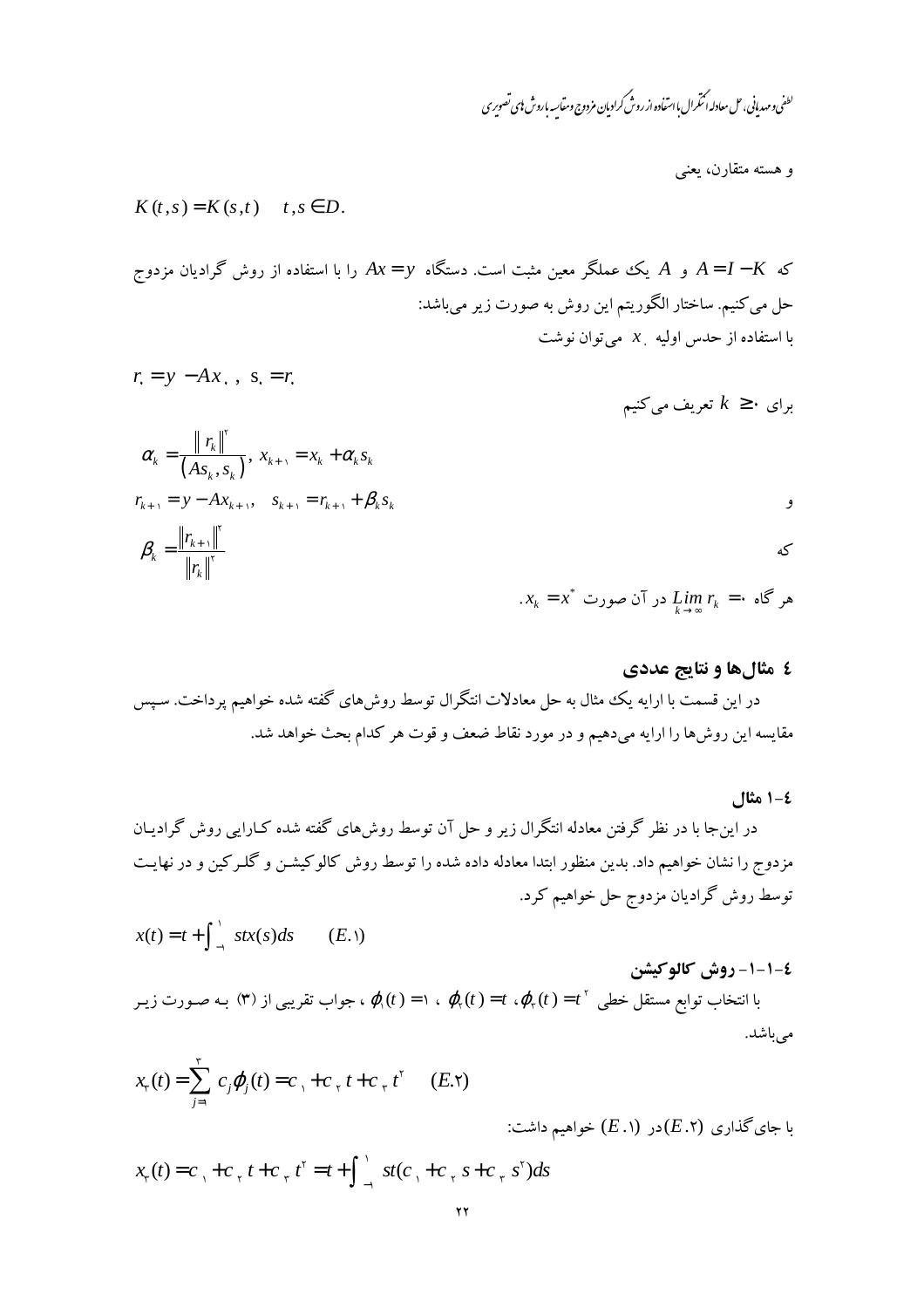مجله رياضيات کاربردی واحد لاسچان ۳۰ (۱۳۹۰) ۲۵-۱۹

و از آن جا

$$
c_{\gamma} + c_{\gamma} t + c_{\gamma} t^{\gamma} = t(\gamma + \frac{\gamma}{\gamma} C_{\gamma})
$$
 (E.7)

$$
c_{\gamma} + \frac{1}{\gamma}c_{\gamma} + c_{\gamma} = 1
$$
\n
$$
c_{\gamma} + \frac{1}{\gamma}c_{\gamma} + c_{\gamma} = 1
$$
\n
$$
c_{\gamma} = 0
$$
\n
$$
c_{\gamma} = 0
$$
\n
$$
c_{\gamma} - \frac{1}{\gamma}c_{\gamma} + c_{\gamma} = -1
$$
\n
$$
c_{\gamma} - \frac{1}{\gamma}c_{\gamma} + c_{\gamma} = -1
$$

$$
x_{r}(t) = c_{r} + c_{r}t + c_{r}t^{r}.
$$
 (E.f)

$$
\int_{-1}^{1} f[c_1 + c_2 t + c_3 t^{\gamma} - \int_{-1}^{1} st(c_1 + c_3 t^{\gamma} - s^{\gamma}) ds] dt = \int_{-1}^{1} vdt
$$
  

$$
\int_{-1}^{1} t[c_1 + c_2 t + c_3 t^{\gamma} - \int_{-1}^{1} st(c_1 + c_3 t^{\gamma} - s^{\gamma}) ds] dt = \int_{-1}^{1} t(t) dt
$$
  

$$
\int_{-1}^{1} t^{\gamma} [c_1 + c_2 t + c_3 t^{\gamma} - \int_{-1}^{1} st(c_1 + c_3 t^{\gamma} - s^{\gamma}) ds] dt = \int_{-1}^{1} t^{\gamma} (t) dt
$$

2-1-7- روش گرادیان مزدوج  
روش گرادیان مزدوج را برای حال معادله انتگرال (E.) به کار میبریم.  

$$
x(t) = t + \int_{-1}^{1} stx(s)ds
$$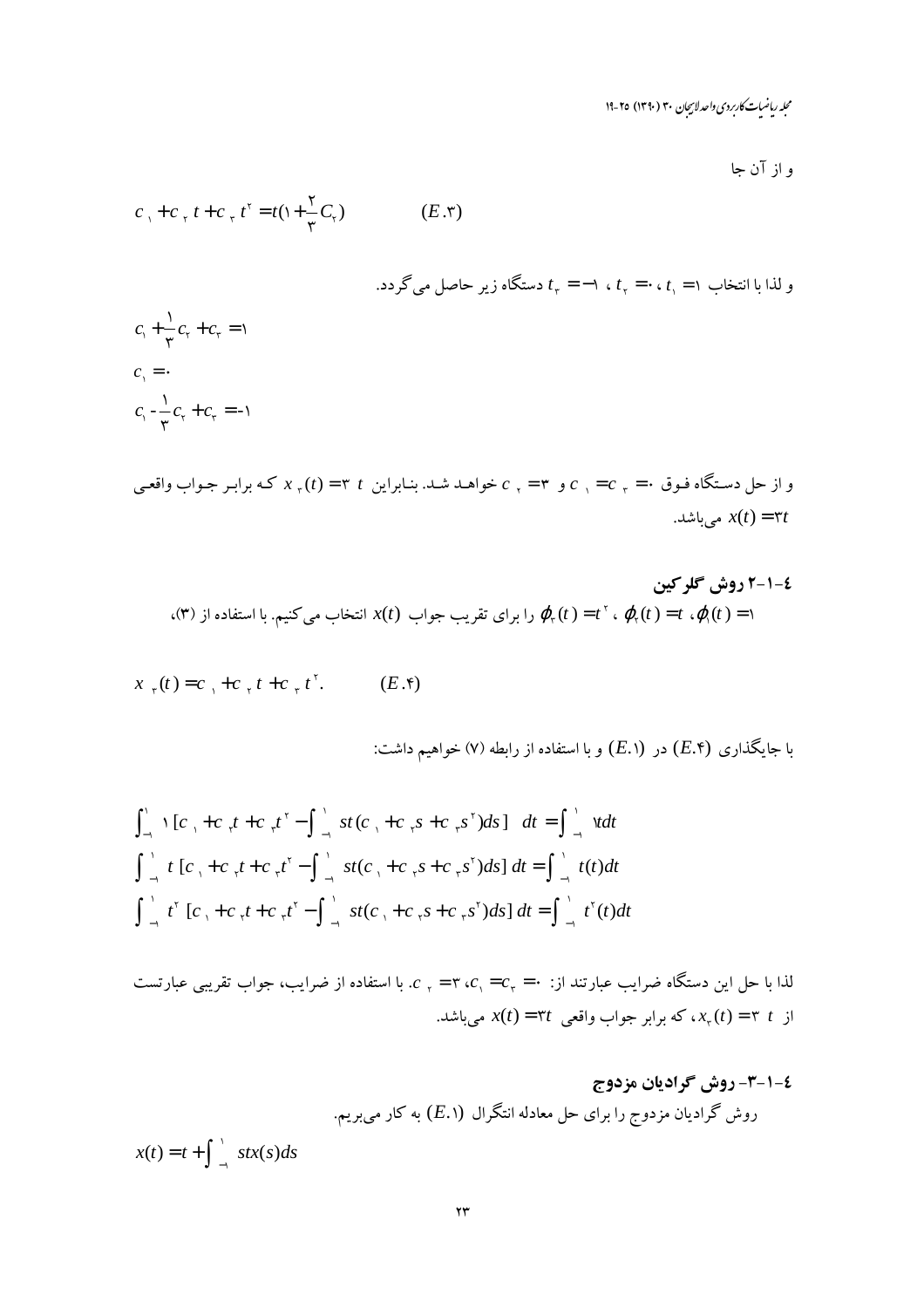# <sup>لط</sup>فی *و مه*دبانی، <sup>ص</sup>ل معادله اُمْتمرال با<sup>ر</sup>تفاده از روش کرادمان مزدوج و مقاسه باروش <sup>ی</sup>ی تصویری

$$
r = y - Ax = t
$$
النا، می کنیم، لڈا 
$$
x_{.}(t) = r \cdot \mathbf{1}_{x} \cdot \mathbf{1}_{x} \cdot \mathbf{1}_{x}
$$
قری می کنیم، لڈا

$$
x_{1} = x_{2} + \alpha_{1} s_{1} = \alpha_{1} t, \quad \alpha_{1} \frac{\Vert r \Vert^{2}}{(As_{1}, s_{1})}
$$
\n
$$
\Vert r \Vert^{2} = \int_{-1}^{1} t^{2} dt = \frac{1}{\tau}
$$
\n
$$
As_{1} = (I - K)s_{1} = s_{1} - ks_{1} = t - \int_{-1}^{1} ts^{2} ds = t - \frac{1}{\tau} t = \frac{t}{\tau}
$$
\n
$$
(As_{1}, s_{1}) = \int_{-1}^{1} (t^{2} / \tau)(t) dt = \frac{1}{\tau} \implies \alpha_{1} = \frac{\tau^{2} / \tau}{\tau^{2}} = \tau
$$

و لذا ٣٢ = ٤.٠ كه برابر با جواب واقعي است. با ادامه روند الگوريتم داريم:

$$
r_{1} = y - Ax_{1}
$$
\n
$$
= t - (I - K)x_{1} = t - x_{1} + \int_{-1}^{1} stx_{1}ds
$$
\n
$$
= t - \tau t + \tau \int_{-1}^{1} s^{2}tds = -\tau t + \tau t = \tau
$$
\n
$$
r_{1} = \tau \Rightarrow x^{*} = x_{1} = \tau t
$$

#### ٤-٢ مقايسه روش ها

در این جا به مقایسه روشهای تصویری کالوکیشن و گلرکین با روش گرادیان مزدوج خواهیم پرداخت. ابتدا روش کالوکیشن را در نظر می گیریم. در این روش به دو نکته اساسی باید توجه نمود: اول آن که بایـد اطلاع دقیقی از مقادیر تابع مجهول در گروههای مشخصی داشته باشیم و ثانیاً باید پایههای مناسبی برای بسط جواب در نظر گرفت. اگر شرط اول برقرار نباشد یا در دسترس نباشد نمی توانیم از این روش استفاده کنیم و این یکی از نقاط ضعف روش کالوکیشن است. محاسبات این روش از روش گلرکین کمتر است و از روش گرادیان مزدوج بیشتر است.

حال به روش گلرکین می،پردازیم. در این روش نیز مانند روش کالوکیشن به انتخاب پایههای مناسب نیازمندیم ولی به اطلاعات در مورد تابع مجهول در گرهها نیاز نداریم. در حالتی که هسته متقارن باشد عملیات آن نصف می شود، زیرا ماتریس ضرایب متقارن حاصل خواهد شد. هم روش کالوکیشن و هم روش گرادیان دارای این نقطه قوت هستند که برای هستههای هموار و نه لزوماً متقارن قابل اجرا میباشند. حال به روش ارایه شده یعنی روش گرادیان مزدوج می پردازیم. این روش نیاز به انتخاب پایه ندارد و فقط برای هستهای متقارن به کار می رود. داشتن حدس اولیه مناسب برای این روش تکراری بسیار مهم است و سادگی و کارایی آن در این حالت خاص مزیت عمده این روش محسوب میشود. به طور کلبی هر سه روش با استفاده از روشهای بهینه سازی به